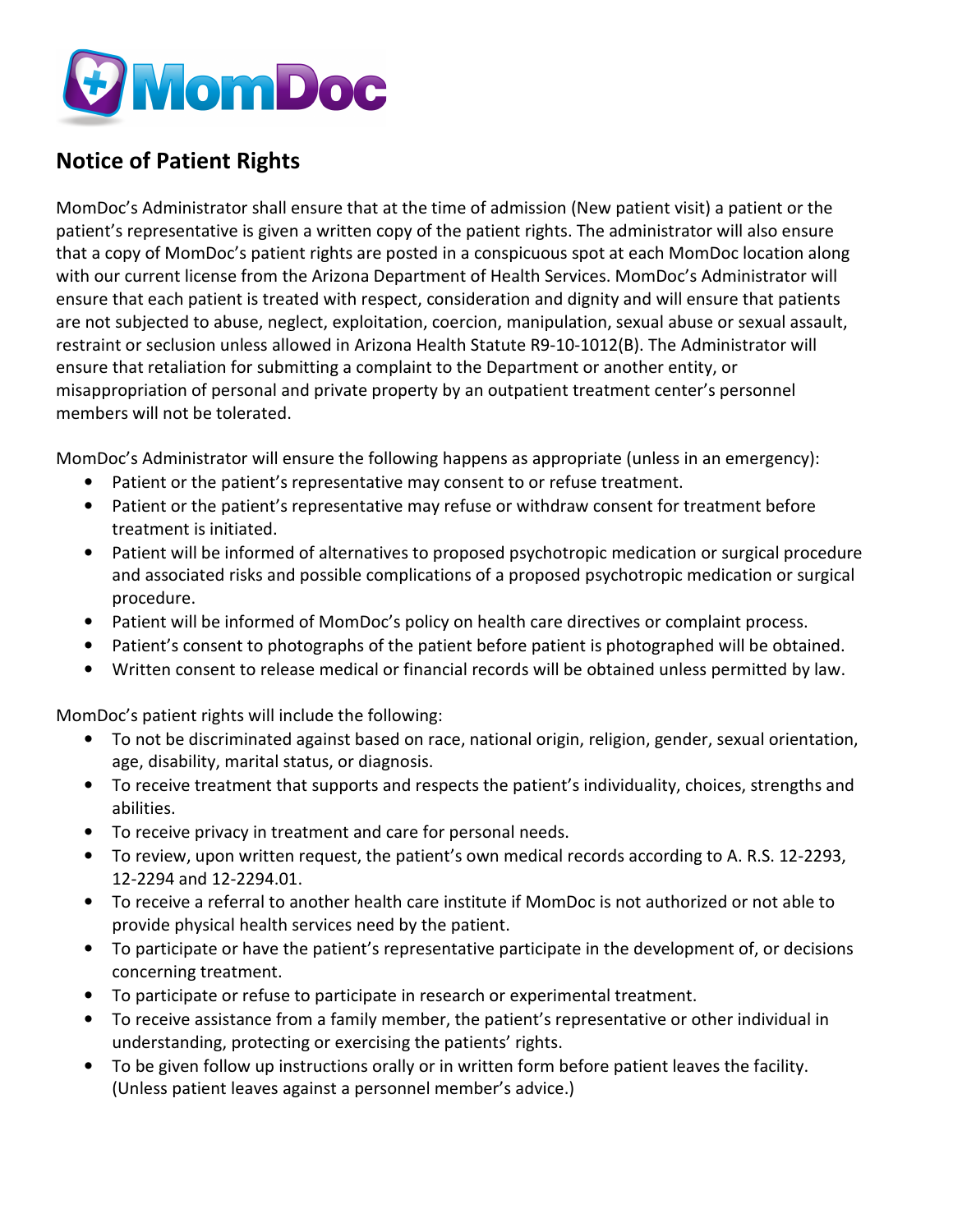

The following list of patient rights and responsibilities does not presume to be all-inclusive, but is intended to show our concern and to emphasize the need for observance of these rights and responsibilities:

- Receive considerate and respectful care and ensure that care is provided in a safe environment, free from all forms of abuse, harassment or discrimination, neglect, exploitation, coercion and manipulation. MomDoc's personnel members and providers will not misuse your personal and private property.
- Know the name of the provider who is providing your care and the names and professional relationships of other providers who will be involved in your care.
- Receive information about your health status, diagnosis, prognosis, course of treatment, prospects for recovery, and outcomes of care (including unanticipated outcomes) in terms you can understand. You have the right to effective communication and to participate in the development and implementation of your plan of care. You have the right to participate in ethical questions that arise in the course of your care, including issues of conflict resolution. In an emergency, when you lack decision-making capacity and the need for treatment is urgent, the information is made available to another person that you designate on your behalf.
- Receive treatment that supports and respects your individuality, choices, strengths and abilities.
- Not undergo any procedure unless you or your legally authorized representative gives voluntary, competent and understanding consent.
- Expect that those providing care will protect your privacy and support your personal dignity.
- Have your cultural, psychosocial, spiritual and personal values, beliefs and preferences respected.
- Expect that treatment records are confidential unless you have given permission to release information or reporting is required or permitted by law. When MomDoc releases your records to others, such as insurers, it emphasizes that the records are confidential.
- Review your own medical record upon written request and to have the information explained within a reasonable amount of time, except when restricted by law.
- Receive a referral to another health care institution if MomDoc is not authorized or not able to provide physical health services needed.
- Leave the office even against the advice of your provider.
- Be told of alternatives when hospital care is no longer appropriate.
- An itemized and detailed explanation of your complete medical bill.
- Communicate concerns/grievances regarding your care to a patient representative without fear of retaliation from the Department or any other entity.
- Receive answers to ethical questions that may arise in the course of your care.
- Access to an interpreter or translator if necessary.
- Expect that medical information disclosed about you and your rights and our obligations regarding the use and disclosure of your medical information is done in accordance with our Notice of Privacy Practices.
- Access, request amendment to and receive an accounting of disclosures regarding his/her own health information as permitted under applicable law.
- Receive follow up instructions that are given orally or in written form before you leave the outpatient center unless you leave against medical advice.